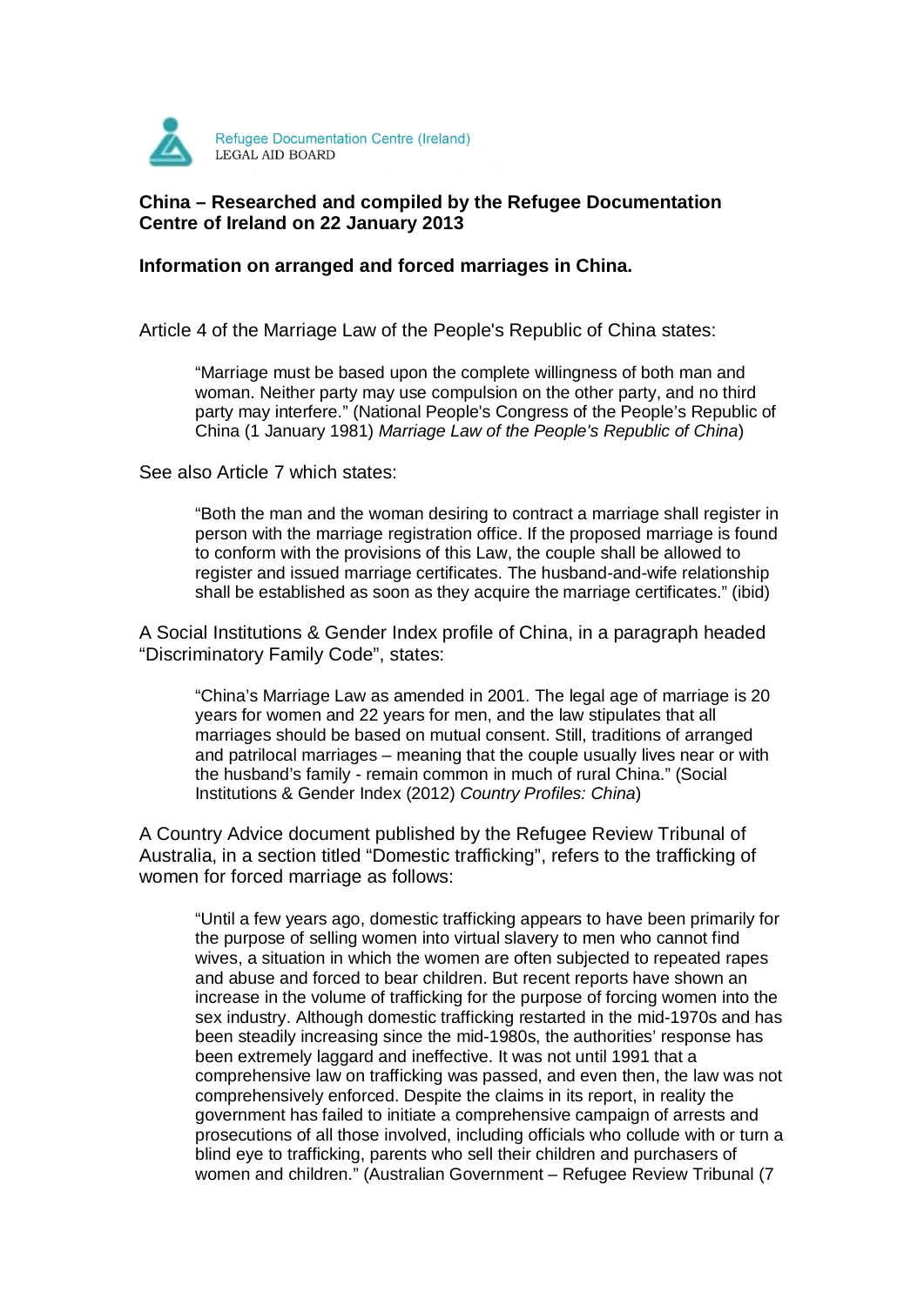August 2009) CHN35278: China – Fujian – Women – People trafficking – Forced marriages)

### A China Daily article on forced marriage states:

"The fast economic growth of China and movement of a large number of people within the country and imbalanced regional development have increased labor and sexual exploitation, Dow said. But the number of children and women trafficked to continue 'the family line' or be forced into marriage has been declining in recent years, thanks to crackdowns that began in the 1980s. 'The selling of women and children has been checked,' Yin said. The number of such cases has been dropping 20 to 30 percent a year. About 3,000 such cases are reported to police across the country every year, he said. But the number may not give the entire picture because many cases go unreported. Trafficking in women and children is most serious in Guangdong, Fujian, Henan, Sichuan and Anhui provinces." (China Daily (7 July 2007) More forced into prostitution, labor)

#### See also a Daily Express article which states:

"A new Chinese government estimate last week says that by 2020, 24 million men in the world's most populous nation will be unable to find wives because of the yawning gender imbalance caused by three decades of sex-selective abortions. The poorest and least well-educated men are doomed to remain single while those desperate enough with access to money seek a final chance of wedlock through traffickers who steal wives from countries such as Burma, Mongolia, Vietnam, Laos and North Korea. It is a brutal and dehumanising trade. The few women who escape describe being paraded – sometimes with their feet bound by rope to stop them running away – in front of successions of potential husbands until a buyer prepared to meet the asking price was found. Others claim they have been put on show in market squares in China's rural southern Yunnan province where one runaway bride said she was sold like livestock. The buyers are men classed as 'bare branches', members of a mostly rural underclass who would otherwise be doomed to lifelong bachelorhood because there are not enough women to go around. These men will pay £450-£2,500 (the latter the equivalent of more than two years' wages for a farm worker) to buy a reluctant wife who will stay with them not for love but through threats and control." (Daily Express (18 January 2010) China's Stolen Brides)

An article published by the China Post refers to the pressure on single women to marry as follows:

"The survey showed that there were 180 million single men and women in China — out of a population of 1.3 billion people — and that 92 percent of men questioned believed that a woman should be married before the age of 27. Since then, books and films on the subject have flourished and women's magazines have sought to decipher why so many are single. 'On one hand young people today work very hard and have few places to meet outside of their work, which wasn't the case earlier,' Wu Di, a sociologist who has just published a book on the subject, told AFP. 'On the other hand, traditionally the Chinese say one should "make do" when marrying. Marriage has never been synonymous with happiness. The new generation of women don't want to 'make do.' Many live quite well alone and don't see the point in lowering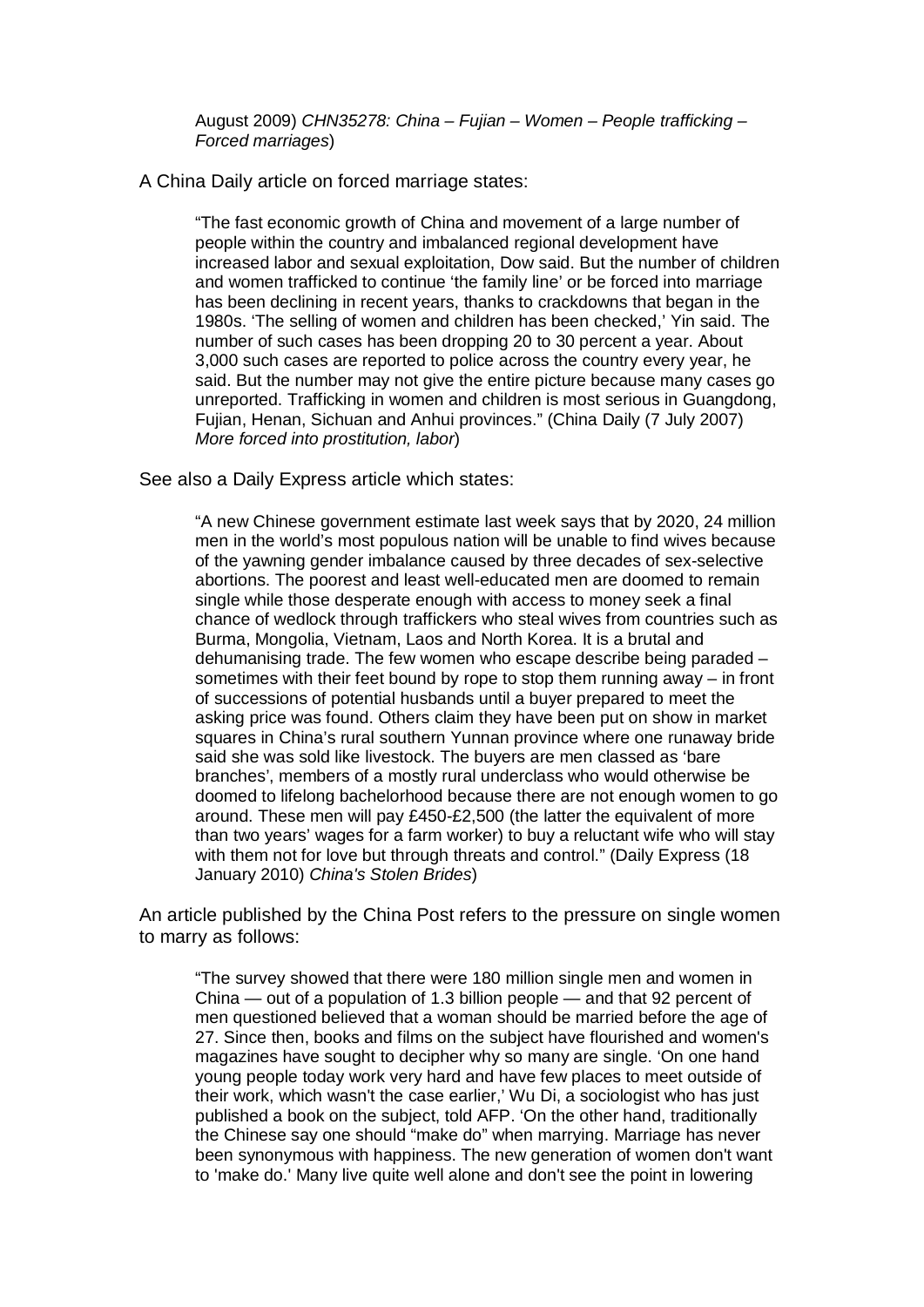their standard or life in order to marry.' Still, the pressure on women is huge." (The China Post (23 August 2012) 'Unwanted' single women feel social pressure to marry)

# A Global Times article states:

"A 29-year-old Chinese woman forced into an arranged marriage by her mother, who worried that her daughter was dangerously close to becoming a shengnü (leftover woman or spinster), has won the right to annul her union to a younger male colleague, a local court said Thursday. The unidentified woman was pressured into marrying her colleague, a year younger than her, last year, after her depressed mother told her daughter that she would kill herself, if her daughter failed to tie the knot with him. The woman's mother, who had coincidentally met the male colleague at her daughter's office two years ago, saw that the man had eyes for her daughter, and deemed him to be a 'reliable' husband. Months later, the mother, still very concerned about the lack of love life her daughter had, said that she would commit suicide by overdosing on sleeping pills unless her daughter agreed to take his hand in marriage. Despite having no romantic feelings for her colleague or interest in partnering with him, the woman agreed to appease her mentally ill mother. The couple was officially wed soon after, with a stamp of approval from a marriage registration office in the city. After a short attempt at marriage, the woman quickly reaffirmed that their relationship could never work, and she sought the help of a court to nullify the marriage. Last month, the court ruled in her favor, saying that even arranged marriages require consent from both sides. Furthermore, a marriage can lawfully be revoked when it is evident that one of the parties has been forced into it, according to Chinese marital laws." (Global Times (18 May 2012) Learning Chinese: 'Shengnü' rejects forced marriage)

This response was prepared after researching publicly accessible information currently available to the Research and Information Unit within time constraints. This response is not and does not purport to be conclusive as to the merit of any particular claim to refugee status or asylum. Please read in full all documents referred to.

### **References:**

Australian Government – Refugee Review Tribunal (7 August 2009) CHN35278: China – Fujian – Women – People trafficking – Forced marriages http://www.mrt-rrt.gov.au/CMSPages/GetFile.aspx?guid=c151cd8d-5e5f-4505-a78c-740a2931ea71

(Accessed 22 January 2013)

China Daily (7 July 2007) More forced into prostitution, labor http://www.chinadaily.com.cn/china/2007-07/27/content\_5444409.htm (Accessed 22 January 2013)

The China Post (23 August 2012) 'Unwanted' single women feel social pressure to marry http://www.chinapost.com.tw/print/348456.htm (Accessed 22 January 2013)